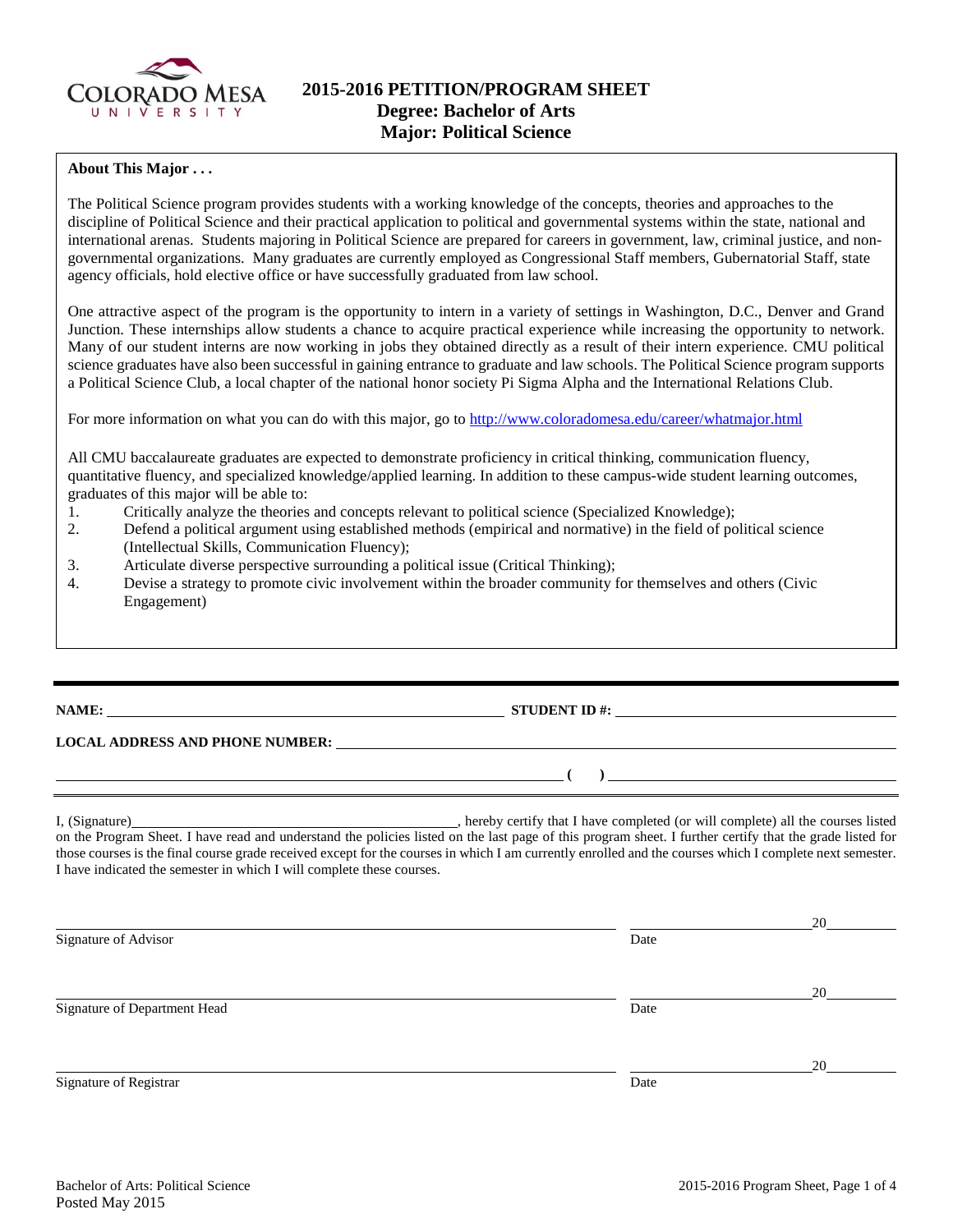### **DEGREE REQUIREMENTS:**

- 120 semester hours total (Students must complete a minimum of 30 of the last 60 hours of credit at CMU, with at least 15 semester hours in major discipline courses numbered 300 or higher).
- 40 upper division credits (A minimum of 15 taken at the 300-400 course levels within the major at CMU).
- 2.00 cumulative GPA or higher in all CMU coursework
- 2.00 cumulative GPA or higher in coursework toward the major content area
- Pre-collegiate courses (usually numbered below 100) cannot be used for graduation.
- When filling out the program sheet a course can be used only once.
- A student must follow the CMU graduation requirements either from 1) the program sheet for the major in effect at the time the student officially declares a major; or 2) a program sheet for the major approved for a year subsequent to the year during which the student officially declares the major and is approved for the student by the department head. Because a program may have requirements specific to the degree, the student should check with the faculty advisor for additional criteria. It is the student's responsibility to be aware of, and follow, all requirements for the degree being pursued. Any exceptions or substitutions must be approved by the student's faculty advisor and Department Head.
- Essential Learning Capstone should be completed between 45 and 75 hours.
- See the "Undergraduate Graduation Requirements" in the for additional graduation information.

**ESSENTIAL LEARNING REQUIREMENTS** (31 semester hours): See the current catalog for a list of courses that fulfill the requirements below. If a course is an Essential Learning option and a requirement for your major, you must use it to fulfill the major requirement and make a different selection for the Essential Learning requirement.

| Course No Title                                                                                                                                           |                | Sem.hrs Grade Term/Trns                          |
|-----------------------------------------------------------------------------------------------------------------------------------------------------------|----------------|--------------------------------------------------|
| <b>English</b> (6 semester hours, must receive a grade of "C" or better and<br>must be completed by the time the student has 60 semester hours.)          |                |                                                  |
| <b>ENGL 111 English Composition</b>                                                                                                                       | 3              |                                                  |
| <b>ENGL 112 English Composition</b>                                                                                                                       | $\mathfrak{Z}$ | <u> 1989 - John Barnett, francuski politik (</u> |
| Math MATH 110 or higher (3 semester hours, must receive a grade of<br>"C" or better, must be completed by the time the student has 60 semester<br>hours.) |                |                                                  |
| <b>Humanities</b> (3 semester hours)                                                                                                                      |                |                                                  |
| Social and Behavioral Sciences (6 semester hours)                                                                                                         |                |                                                  |
| <u> 2008 - Andrea Stadt Britain, amerikansk politik (</u><br><b>Natural Sciences</b> (7 semester hours, one course must include a lab)                    |                |                                                  |
| <u> 1999 - Jan James James, martin amerikan basar dan berasal dan berasal dari dalam basar dalam basar dalam basa</u>                                     |                |                                                  |
| <b>History</b> (3 semester hours)<br><u> 1989 - Johann Marie Barn, mars e</u><br>HIST                                                                     |                |                                                  |
| <b>Fine Arts</b> (3 semester hours)                                                                                                                       |                |                                                  |
|                                                                                                                                                           |                |                                                  |

Course No Title Sem.hrs Grade Term/Trns **WELLNESS REQUIREMENT** (2 semester hours) KINE 100 Health and Wellness 1 KINA  $1 \qquad \qquad$   $\qquad \qquad$   $\qquad \qquad$   $\qquad \qquad$   $\qquad \qquad$   $\qquad \qquad$   $\qquad \qquad$   $\qquad \qquad$   $\qquad \qquad$   $\qquad \qquad$   $\qquad \qquad$   $\qquad \qquad$   $\qquad$   $\qquad \qquad$   $\qquad$   $\qquad \qquad$   $\qquad \qquad$   $\qquad$   $\qquad$   $\qquad$   $\qquad$   $\qquad$   $\qquad$   $\qquad$   $\qquad$   $\qquad$   $\qquad$   $\qquad$   $\$ **ESSENTIAL LEARNING CAPSTONE** (4 semester hours) ESSL 290 Maverick Milestone (see English  $\&$  math pre-reqs)  $\frac{3}{2}$ ESSL 200 Essential Speech (co-requisite) 1

**Foundational Courses** (6 semester hours) Two **consecutive** classes in the **same** foreign language. FLAS 114 & 115 will **NOT** fulfill this requirement. FLA \_\_\_\_ \_\_\_\_\_\_\_\_\_\_\_\_\_\_\_\_\_\_\_\_\_\_\_\_ \_\_\_\_ \_\_\_\_\_ \_\_\_\_\_\_\_\_

FLA \_\_\_\_ \_\_\_\_\_\_\_\_\_\_\_\_\_\_\_\_\_\_\_\_\_\_\_\_ \_\_\_\_ \_\_\_\_\_ \_\_\_\_\_\_\_\_

#### **POLITICAL SCIENCE MAJOR REQUIREMENTS**

(60 semester hours) Must pass all courses with a grade of "C" or higher. **Political Science Core** (24 semester hours)

| <b>POLS 101</b> | American Government               |  |
|-----------------|-----------------------------------|--|
| <b>POLS 151</b> | Introduction to Political Ideas   |  |
| <b>POLS 201</b> | Introduction to Politics          |  |
| <b>POLS 236</b> | <b>State and Local Government</b> |  |
| <b>POLS 261</b> | <b>Comparative Politics</b>       |  |
| <b>POLS 270</b> | <b>World Politics</b>             |  |
| <b>POLS 351</b> | Political Behavior                |  |
| <b>POLS 490</b> | Senior Seminar: Political         |  |
|                 | Science                           |  |
|                 |                                   |  |

#### **Political Science Electives** (15 Semester Hours) Select one course from each subfield.

|                 | Political Theory (3 credit hours) Select one course.  |   |  |
|-----------------|-------------------------------------------------------|---|--|
| <b>POLS 452</b> | Political Theory: Modern                              | 3 |  |
| <b>POLS 453</b> | Political Theory: Classical/                          |   |  |
|                 | Medieval                                              | 3 |  |
| <b>POLS 482</b> | <b>International Relations Theory</b>                 | 3 |  |
|                 | American Politics (3 credit hours) Select one course. |   |  |
| <b>POLS 324</b> | The Legislative Process                               | 3 |  |
| <b>POLS 325</b> | The American Presidency                               | 3 |  |
| <b>POLS 328</b> | The American Court System                             | 3 |  |
| <b>POLS 412</b> | Constitutional Law                                    | 3 |  |
|                 | Global Politics (3 credit hours) Select one course.   |   |  |
| <b>POLS 365</b> | European Government                                   |   |  |
|                 | and Politics                                          | 3 |  |
| POLS 366        | Government and Politics                               |   |  |
|                 | of Asia                                               | 3 |  |
| <b>POLS 372</b> | Peace and Conflict Studies                            | 3 |  |
| <b>POLS 373</b> | <b>Global Politics of Women</b>                       |   |  |
|                 | and Gender                                            | 3 |  |
| <b>POLS 471</b> | Politics of Global Governance                         | 3 |  |
| <b>POLS 472</b> | <b>International Political Economy 3</b>              |   |  |
| <b>POLS 475</b> | American Foreign and                                  |   |  |
|                 | <b>National Security Policy</b>                       | 3 |  |
|                 | Political Issues (3 credit hours) Select one course.  |   |  |
| <b>POLS 352</b> | <b>Religion and Politics</b>                          | 3 |  |
| <b>POLS 353</b> | Politics of Natural and Human                         |   |  |
|                 | Resources                                             | 3 |  |
| <b>POLS 354</b> | <b>Political Geography</b>                            | 3 |  |
| <b>POLS 356</b> | <b>Indigenous Politics</b>                            | 3 |  |
| <b>POLS 462</b> | Public Policy: Theory and                             |   |  |
|                 | Practice                                              | 3 |  |
| <b>POLS 488</b> | <b>Environmental Politics and</b>                     |   |  |
|                 | Policy                                                | 3 |  |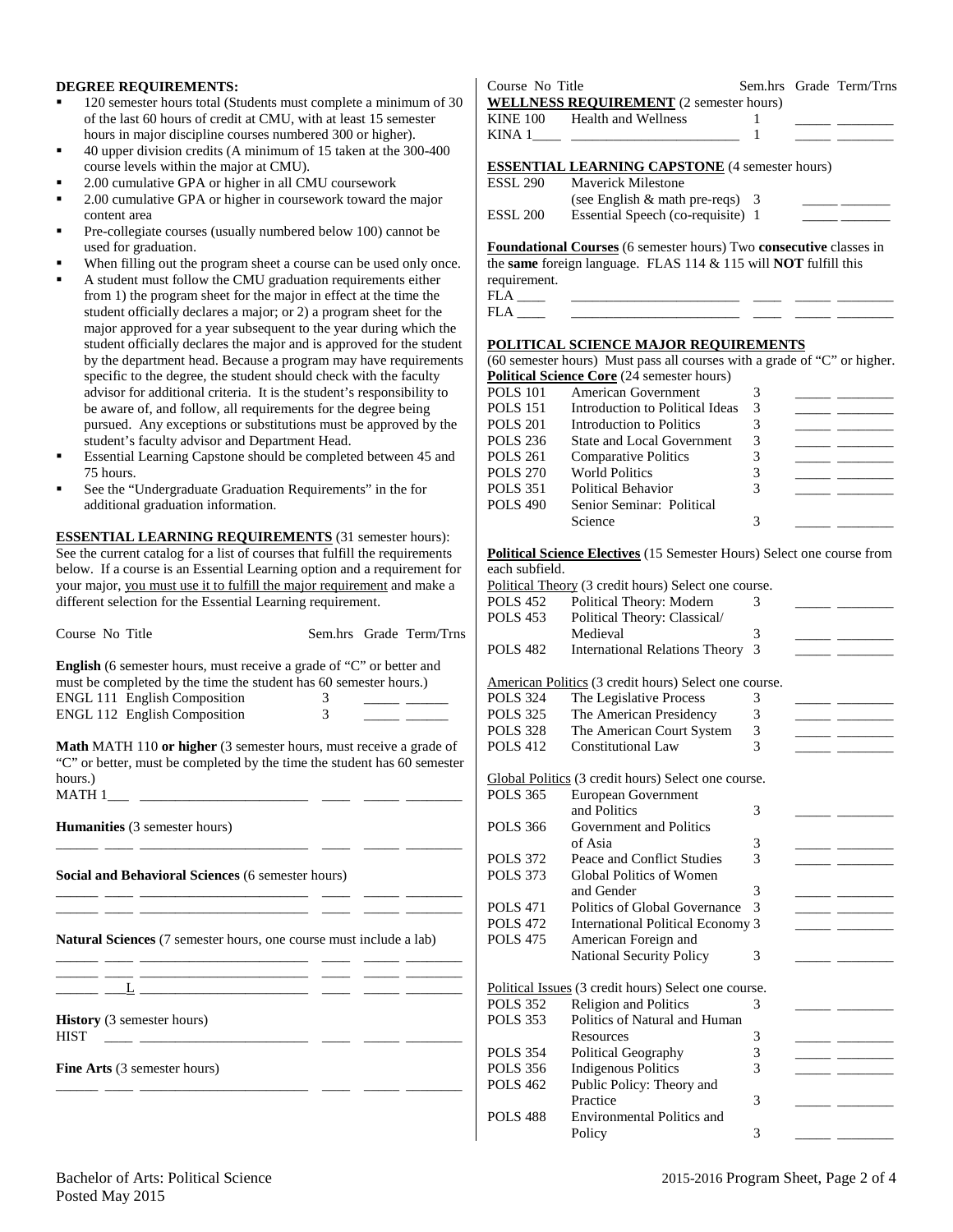|  | Public Administration (3 credit hours) Select one course. |  |  |
|--|-----------------------------------------------------------|--|--|
|--|-----------------------------------------------------------|--|--|

| <b>PADM 315</b> | <b>Public Management</b>           | 3  |
|-----------------|------------------------------------|----|
| <b>PADM 342</b> | Public Administration              | 3  |
| <b>PADM 350</b> | Ethics in Public Administration 3  |    |
| <b>PADM 442</b> | <b>Public Budgeting</b>            |    |
| <b>PADM 446</b> | <b>Public Personnel Management</b> | -3 |
| <b>EMDP 211</b> | Introduction to Emergency          |    |
|                 | Management                         | 3  |

**Political Science Specialization** (12 credits) Choose four additional courses from Political Theory, American Politics, Global Politics, Political Issues and/or Public Administration:

| POLS 395        | <b>Independent Study</b> | $1 - 3$ |
|-----------------|--------------------------|---------|
| POLS 396        | Topics                   | $1 - 3$ |
| SOCI 470        | Pre-Law in Practice      | 3       |
| <b>POLS 495</b> | <b>Independent Study</b> | $1 - 3$ |
| <b>POLS 496</b> | Topics                   | $1 - 3$ |
| <b>POLS 499</b> | Internship               | $1 - 3$ |

**Restricted Electives** (6 semester hours,) selected from the following political science related courses listed on pg 3.

\_\_\_\_\_\_ \_\_\_\_ \_\_\_\_\_\_\_\_\_\_\_\_\_\_\_\_\_\_\_\_\_\_\_\_ \_\_\_\_ \_\_\_\_\_ \_\_\_\_\_\_\_\_

\_\_\_\_\_\_ \_\_\_\_ \_\_\_\_\_\_\_\_\_\_\_\_\_\_\_\_\_\_\_\_\_\_\_\_ \_\_\_\_ \_\_\_\_\_ \_\_\_\_\_\_\_\_

**Additional General Electives** (All college level courses appearing on your final transcript, **not listed above** that will bring your total semester hours to 120 hours.) (16 semester hours; up to 7 hours of upper division may be needed if students selected EMDP 211, SOCI 101 and STAT 215 to fulfill program requirements.)

\_\_\_\_\_\_ \_\_\_\_ \_\_\_\_\_\_\_\_\_\_\_\_\_\_\_\_\_\_\_\_\_\_\_\_ \_\_\_\_ \_\_\_\_\_ \_\_\_\_\_\_\_\_ \_\_\_\_\_\_ \_\_\_\_ \_\_\_\_\_\_\_\_\_\_\_\_\_\_\_\_\_\_\_\_\_\_\_\_ \_\_\_\_ \_\_\_\_\_ \_\_\_\_\_\_\_\_

Course No Title

| Course No Title |  |  | Sem.hrs Grade Term/Trns |
|-----------------|--|--|-------------------------|
|                 |  |  |                         |
|                 |  |  |                         |
|                 |  |  |                         |
|                 |  |  |                         |

# **Career Preparation** (3 credit hours) Select one course.

| <b>STAT 215</b> | <b>Statistics for Social and</b>  |   |
|-----------------|-----------------------------------|---|
|                 | <b>Behavioral Sciences</b>        | 4 |
| <b>SPCH 304</b> | <b>Communication and Conflict</b> | 3 |
| <b>SPCH 305</b> | Communication: Culture,           |   |
|                 | Diversity and Gender              | 3 |
| <b>SPCH 306</b> | Communication and Leadership 3    |   |
| <b>SPCH 308</b> | Argumentation and Debate          | 3 |

## **RESTRICTED ELECTIVES:**

| <b>SOCI 101</b>  | Introduction to Lesbian, Gay, Bisexual and Transgender     |
|------------------|------------------------------------------------------------|
|                  | Studies (3)                                                |
| <b>SOCI 410</b>  | Death, Dying & Bereavement (3)                             |
| <b>SOCO 300</b>  | Political Sociology (3)                                    |
| HIST 303         | History of Modern Germany (3)                              |
| SOCO 305         | Environmental Sociology (3)                                |
| SOCO 310         | Sociology of Religion (3)                                  |
| SOCO 312         | Social Movements (3)                                       |
| SOCO 314         | Population (3)                                             |
| SOCO 316         | Social Inequality (3)                                      |
| HIST 315         | American Indian History (3)                                |
| HIST 320         | The American West (3)                                      |
| <b>PSYCH 320</b> | Social Psychology (3)                                      |
| EMDP 321         | Hazard Mitigation and Preparedness                         |
| EMDP 331         | Disaster Response and Recovery                             |
| SOCO 325         | Racial and Ethnic Relations (3)                            |
| HIST 333         | International History of the Cold War (3)                  |
| <b>HIST 342</b>  | The Early American Republic (3)                            |
| <b>HIST 346</b>  | The Unites States in the 1950's and 1960's $(3)$           |
| HIST 347         | Global America: 1970-2000 (3)                              |
| <b>HIST 371</b>  | 20 <sup>th</sup> Century United States Women's History (3) |
| <b>HIST 400</b>  | The Soviet Union and Eastern Europe (3)                    |
| <b>HIST 403</b>  | East Asia and the Modern World (3)                         |
| <b>HIST 406</b>  | History of the African Continent (3)                       |
| <b>HIST 410</b>  | Environmental History of the United States (3)             |
| <b>CRMJ 420</b>  | Criminal Law (3)                                           |
|                  |                                                            |

- HIST 425 The History of Sexuality
- CRMJ 425 Trial, Evidence and Legal Advocacy (3)
- CRMJ 470 Restorative Justice (3)